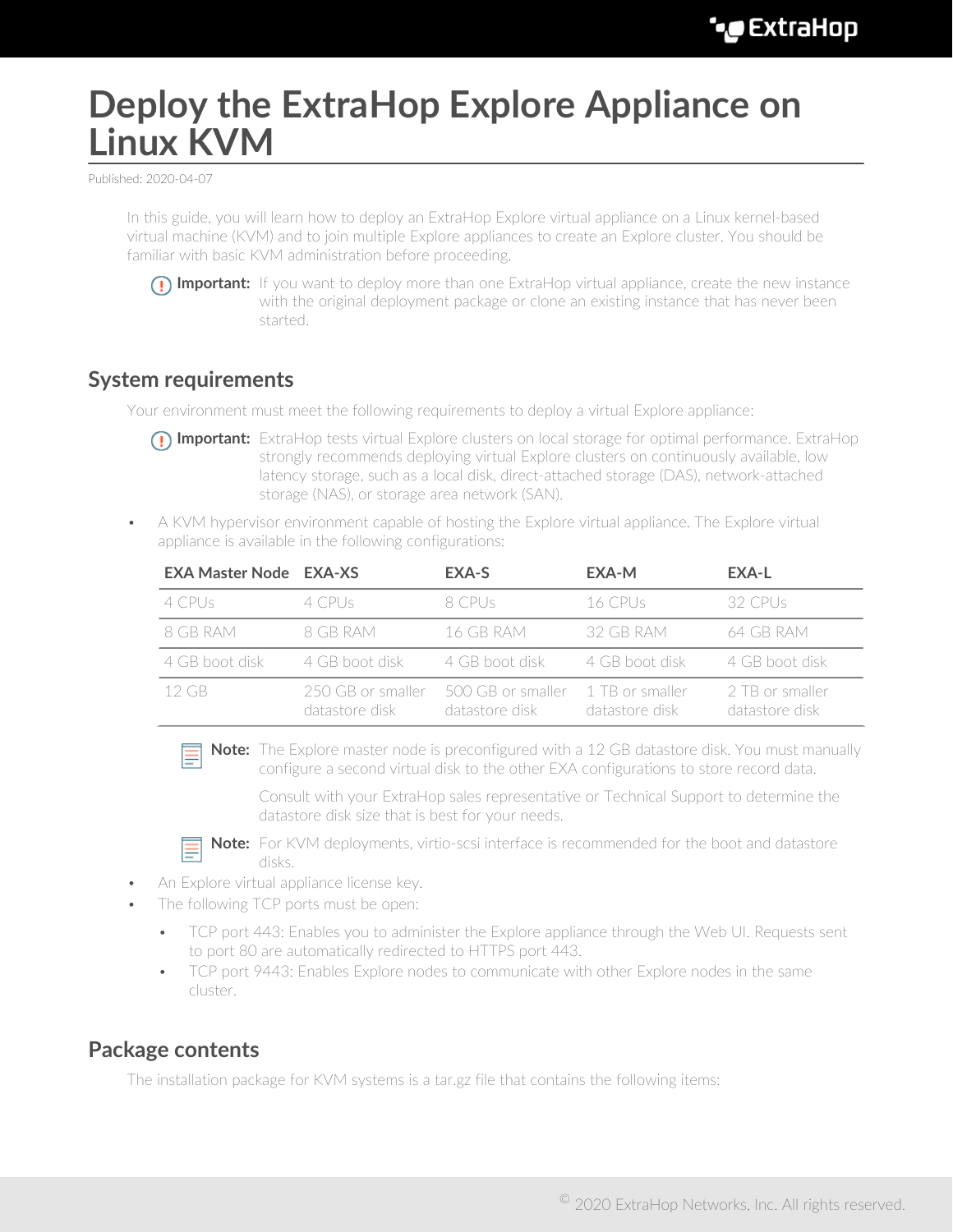#### **EXA-5100v-<x>.xml**

The domain XML configuration file

#### **EXA-5100v-<x>.xml.md5**

The domain XML checksum file

#### **extrahop-boot.qcow2**

The boot disk

#### **extrahop-boot.qcow2.md5**

The boot disk checksum file

# **Deploy the Explore virtual appliance**

To deploy the Explore virtual appliance, complete the following procedures:

- [Determine the best virtual bridge configuration for your network](#page-1-0)
- [Edit the domain XML configuration file and create your virtual appliance](#page-1-1)
- [Create the datastore disk](#page-2-0)
- [Start the VM](#page-2-1)
- [Configure the Explore appliance](#page-3-0)

# <span id="page-1-0"></span>**Determine the best bridge configuration**

Identify the bridge through which you will access the management interface of your Explore appliance.

- 1. Make sure the management bridge is accessible to the Explore virtual appliance and to all users who must access the management interface.
- 2. If you need to access the management interface from an external computer, configure a physical interface on the management bridge.

# <span id="page-1-1"></span>**Edit the domain XML configuration file**

After you identify the management bridge, edit the configuration file, and create the Explore virtual appliance.

- 1. Contact ExtraHop Support ([support@extrahop.com](mailto:support@extrahop.com)) to obtain and download the Explore KVM package.
- 2. Extract the tar.gz file that contains the installation package.
- 3. Copy the extrahop-boot. gcow2 file to your KVM system.
- 4. Open the domain XML configuration file in a text editor and edit the following values:
	- a) Change the VM name to a name for your ExtraHop virtual appliance. For example:

#### <name>ExtraHop-EXA-S</name>

b) Change the source file path ([PATH\_TO\_STORAGE]) to the location where you stored the virtual disk file in step 3.

```
<source file='/images/extrahop-boot.qcow2'/>
```
Change the source bridge for the management network ( $ovsbro$ ) to match the name of your management bridge.

```
<interface type='bridge'>
   <source bridge='ovsbr0'/>
   <model type='virtio'/>
    <alias name='net0'/>
```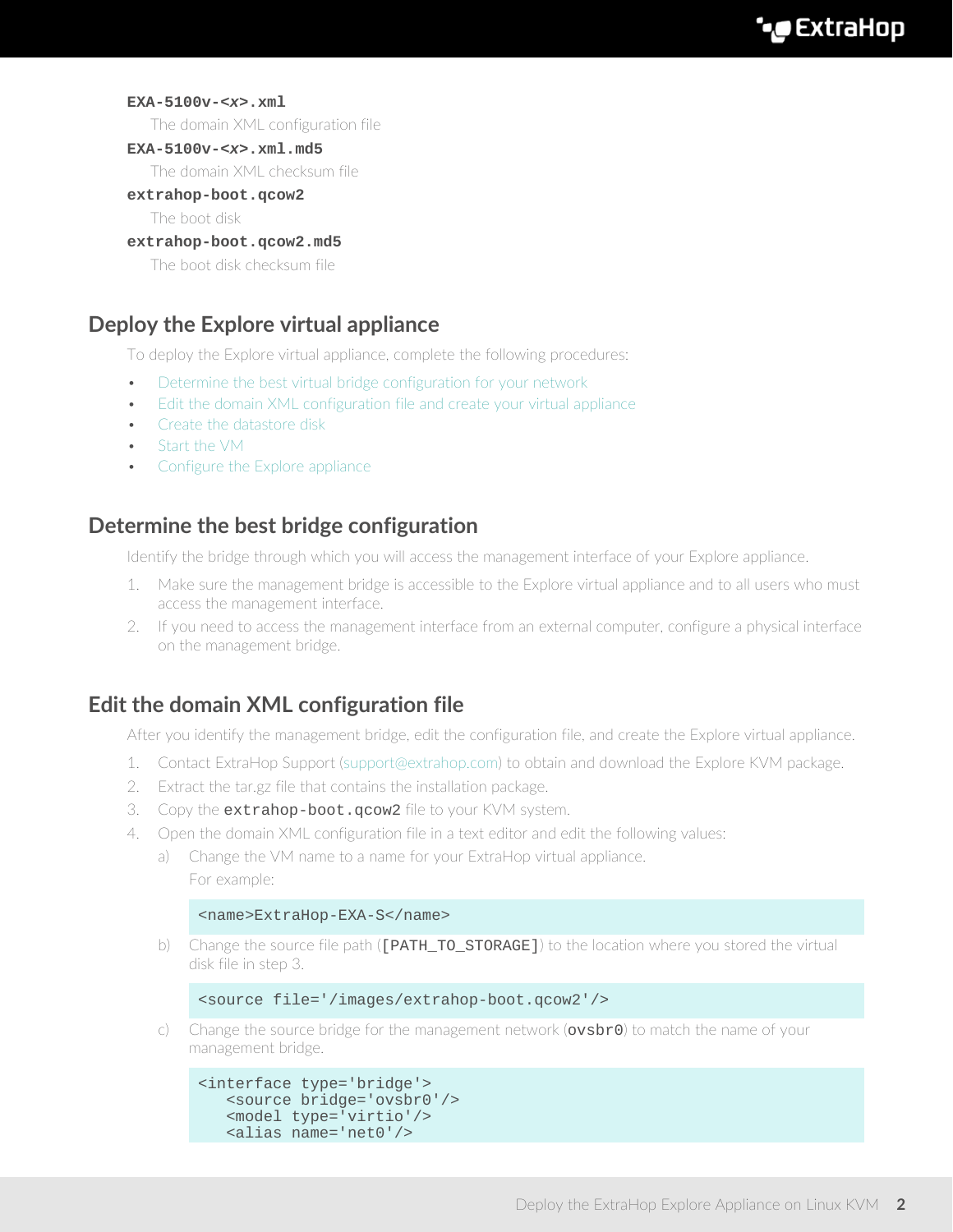```
 <address type='pci' domain='0x0000' bus='0x00' slot='0x03'
 function='0x0'/>
</interface>
```
d) Optional: If your virtual bridge is configured through Open vSwitch virtual switch software, add the following virtualport type setting to the interface (after the source bridge setting):

```
<virtualport type='openvswitch'>
</virtualport>
```
- 5. Save the XML file.
- 6. Create the new Explore virtual appliance with your revised domain XML configuration file by running the following command:

```
virsh define <EXA-5100v-<x> xml>
```
Where <EXA-5100v-<x>.xml> is the name of your domain XML configuration file.

## <span id="page-2-0"></span>**Create the datastore disk**

Create the datastore disk so that the allotted space is large enough to store the type of records you want to store for the amount of lookback desired.

# <span id="page-2-1"></span>**Start the VM**

1. Start the VM by running the following command:

virsh start <vm\_name>

Where **<vm\_name>** is the name of your ExtraHop virtual appliance you configured in step 4 of the [Edit](#page-1-1) [the domain XML file](#page-1-1) section.

2. Log in to the KVM console and view the IP address for your new ExtraHop virtual appliance by running the following command:

virsh console <vm\_name>

# **(Optional) Configure a static IP address**

By default, ExtraHop appliances ship with DHCP enabled. If your network does not support DHCP, you must configure a static address manually.

- 1. Log in to the KVM host.
- 2. Run the following command to connect to the ExtraHop system through the virtual serial console:

```
virsh console <vm_name>
```
Where **<vm\_name>** is the name of your virtual machine.

3. Press ENTER twice to get to the appliance login prompt.

```
ExtraHop Discover Appliance Version 7.8.2.2116
IP: 192.0.2.81
exampleium login:
```
- 4. At the login prompt, type shell, and then press ENTER.
- 5. At the password prompt, type default, and then press ENTER.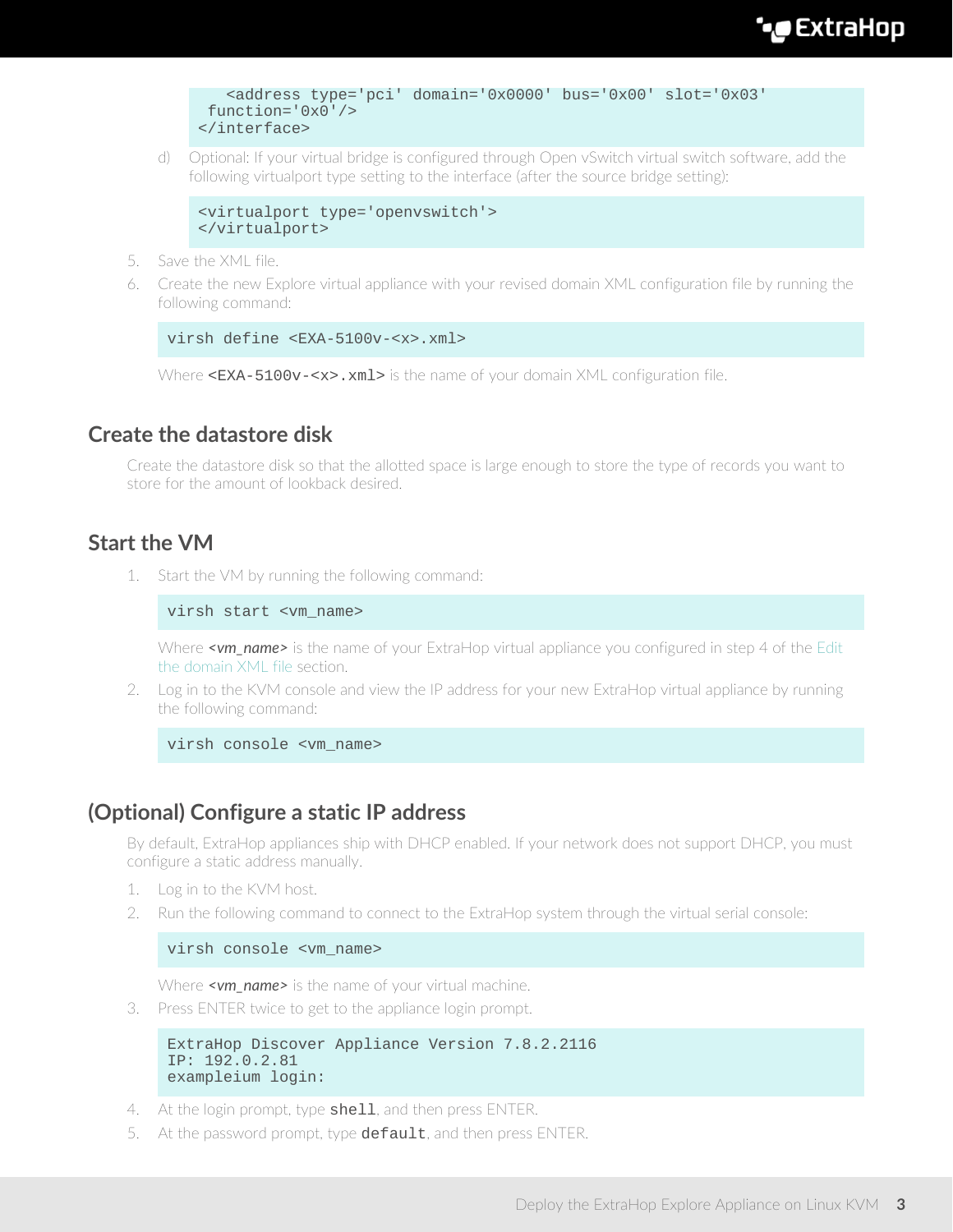**C**xtraHop

- 6. To configure the static IP address, run the following commands:
	- a) Enable privileged commands:

#### enable

- b) At the password prompt, type default, and then press ENTER.
- c) Enter configuration mode:

#### configure

d) Enter the interface configuration mode:

#### interface

e) Run the  $ip$  command and specify the IP address and DNS settings in the following format:  $ip$ ipaddr <ip\_address> <netmask> <gateway> <dns\_server> For example:

ip ipaddr 10.10.2.14 255.255.0.0 10.10.1.253 10.10.1.254

f) Leave the interface configuration section:

#### exit

g) Save the running config file:

running\_config save

h) Type y and then press ENTER.

## <span id="page-3-0"></span>**Configure the Explore appliance**

After you obtain the IP address for the Explore appliance, log in to the Explore Admin UI through the following URL: https://<explore\_ip\_address>/admin and complete the following recommended procedures.



**Note:** The default login username is setup and the password is default.

- [Register your ExtraHop system](https://docs.extrahop.com/8.0/register-appliance/#register-your-extrahop-system) **⊠**
- [Connect the Discover and Command appliances to Explore appliances](https://docs.extrahop.com/8.0/connect-eda-eca-exa/#connect-the-discover-and-command-appliances-to-explore-appliances)  $\blacksquare$
- [Send record data to the Explore appliance](#page-7-0)
- Review the [Explore Post-deployment Checklist](https://docs.extrahop.com/8.0/exa-post-deployment-checklist/#explore-post-deployment-checklist)  $\mathbf{\Sigma}$  and configure additional Explore appliance settings.

### **Create an Explore cluster**

For the best performance, data redundancy, and stability, you must configure at least three Explore appliances in an Explore cluster.

#### **Before you begin**

You must have already installed the Explore appliances in your environment before proceeding.

In the following example, the Explore appliances have the following IP addresses:

- Node 1: 10.20.227.177
- Node 2: 10.20.227.178
- Node 3: 10.20.227.179

You will join nodes 2 and 3 to node 1 to create the Explore cluster.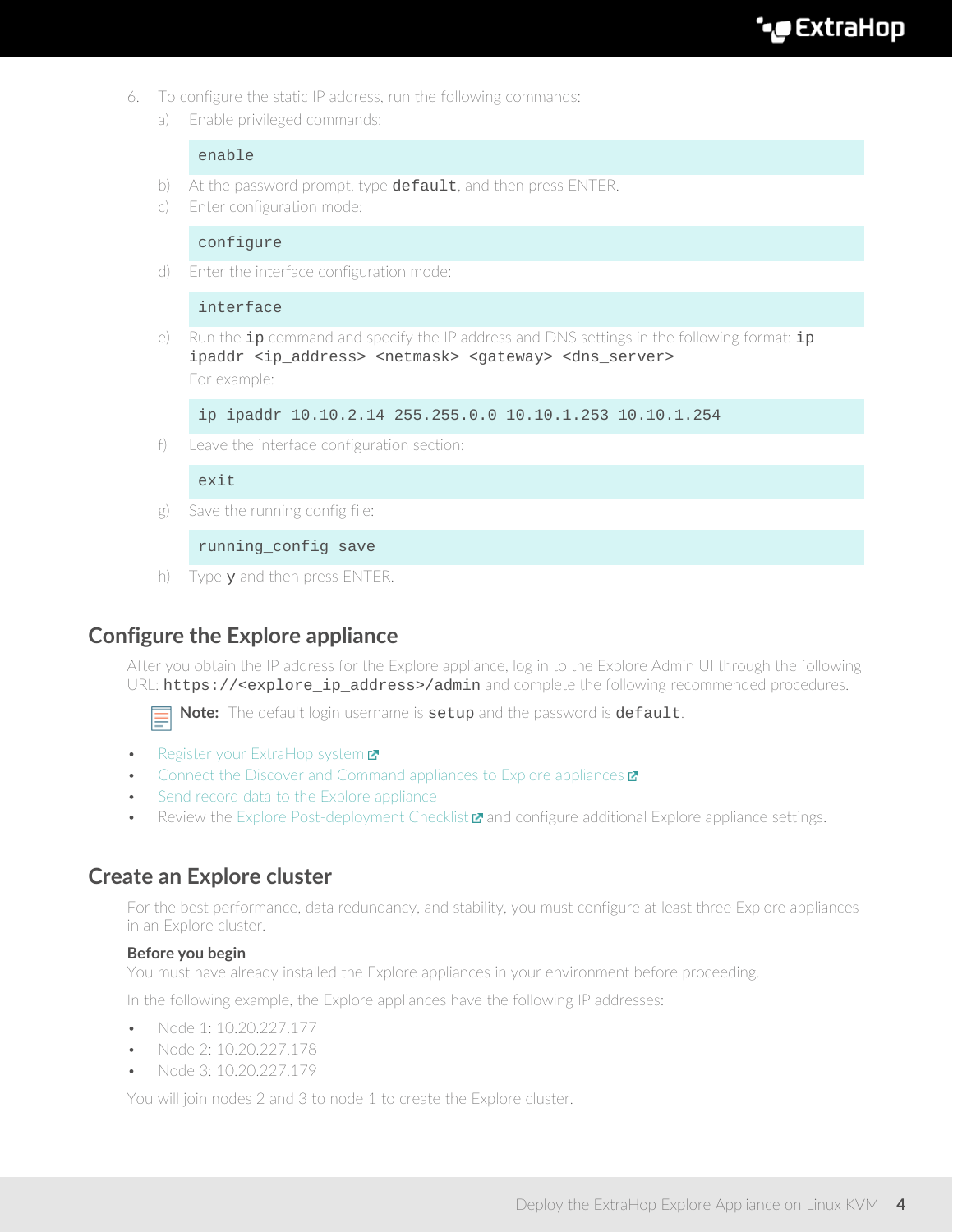|    | <b>Important:</b> Each node that you join must have the same configuration (physical or virtual) and the<br>same ExtraHop firmware version. EXA 5100 and EXA 5200 physical appliances can be in<br>the same cluster. |
|----|----------------------------------------------------------------------------------------------------------------------------------------------------------------------------------------------------------------------|
| 1. | Log in to the Admin UI on all three Explore appliances with the setup user account in three separate<br>browser windows or tabs.                                                                                     |
| 2. | Select the browser window of node 1.                                                                                                                                                                                 |
| 3. | In the Status and Diagnostics section, click Fingerprint and note the fingerprint value. You will later<br>confirm that the fingerprint for node 1 matches when you join the remaining two nodes.                    |
| 4. | Select the browser window of node 2.                                                                                                                                                                                 |
| 5. | In the Explore Cluster Settings section, click Join Cluster.                                                                                                                                                         |
| 6. | In the Host field, type the hostname or IP address of node 1 and then click <b>Continue</b> .                                                                                                                        |
|    | Note: For cloud-based deployments, be sure to type the IP address listed in the Interfaces table<br>on the Connectivity page.                                                                                        |
| 7. | Confirm that the fingerprint on this page matches the fingerprint you noted in step 3.                                                                                                                               |
|    | 10.20.227.177 - ExtraHop Admi X<br>• 10.20.227.178 - Cluster Membe X<br><b>ExtraHop - Join</b><br>$\triangle$ Not Secure   https://10.20.227.219/admin/exa/join/2<br>С                                               |
|    | ) ExtraHop<br>Welcor<br>Explore                                                                                                                                                                                      |
|    | Admin > Join Cluster                                                                                                                                                                                                 |
|    |                                                                                                                                                                                                                      |
|    |                                                                                                                                                                                                                      |
|    | Host:<br>10.20.227.177                                                                                                                                                                                               |
|    | Fingerprint:                                                                                                                                                                                                         |
|    | 0C:CF:FA:2D:93:D2:66:20:87:08:79:07:AE:A6:8E:26:61:82:29:0C:BC:7E:29:55:24:17:C9<br>Version:<br>7.4.0.1357                                                                                                           |

- 8. In the Setup Password field, type the password for the node 1 setup user account and then click **Join**. When the join is complete, the Explore Cluster Settings section has two new entries: **Cluster Members** and **Cluster Data Management**.
- 9. Click Cluster Members. You should see node 1 and node 2 in the list.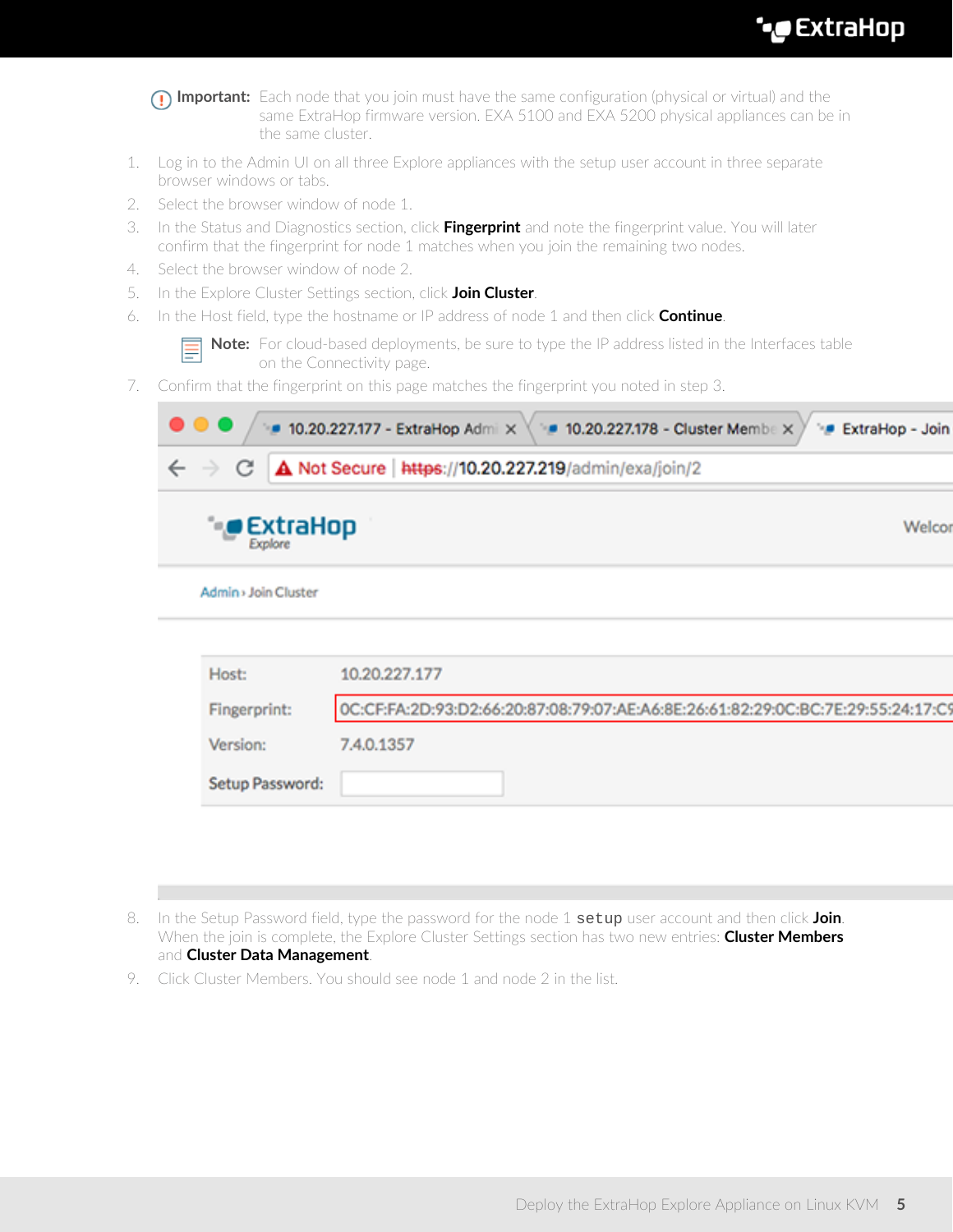| С                                  |               | A Not Secure   https://10.20.227.178/admin/exa/nodes/ |                       |        |
|------------------------------------|---------------|-------------------------------------------------------|-----------------------|--------|
| $\bullet$ ExtraHop<br>Explore      |               |                                                       |                       | Welcor |
|                                    |               |                                                       |                       |        |
| Admin > Cluster Members            |               |                                                       |                       | н      |
| <b>Cluster Members</b><br>Nickname | <b>Host</b>   | <b>Firmware Version</b>                               | <b>License Status</b> | Con    |
| 10.20.227.177                      | 10.20.227.177 | 7.4.0.1357                                            | Nominal               | Con    |

- 10. In the Status and Diagnostics section, click **Explore Cluster Status**. Wait for the Status field to change to Green before adding the next node.
- 11. Repeat steps 5 10 to join each additional node to the new cluster.



**Note:** To avoid creating multiple clusters, always join a new node to an existing cluster and not to another single appliance.

12. When you have added all of your Explore appliances to the cluster, click **Cluster Members** in the Explore Cluster Settings section. You should see all of the joined nodes in the list, similar to the following figure.

| $\begin{array}{c} \circ \\ \circ \\ \circ \end{array}$<br>• 10.20.227.177 - ExtraHop Admi $\times$ \ * 10.20.227.178 - Connectivity - $\times$ > | • 10.20.227.179 - Cluster Member                           | Guest |
|--------------------------------------------------------------------------------------------------------------------------------------------------|------------------------------------------------------------|-------|
| A Not Secure   https://10.20.227.219/admin/exa/nodes/<br>$\leftarrow$ $\rightarrow$<br>C.                                                        |                                                            |       |
| $\bullet$ ExtraHop                                                                                                                               | Welcome, setup. Change default password<br>Log Out Help    |       |
| Admin > Cluster Members                                                                                                                          | Hostname: 10.20.227.219 SID: EXTR-EXTR Version: 7.4.0.1357 |       |
| <b>Cluster Members</b>                                                                                                                           |                                                            |       |

| Nickname                  | <b>Host</b>   | <b>Firmware Version</b> | <b>License Status</b> | <b>Connection Status</b> | <b>Actions</b>        |
|---------------------------|---------------|-------------------------|-----------------------|--------------------------|-----------------------|
| 10.20.227.177             | 10.20.227.177 | 7.4.0.1357              | Nominal               | Connected                | <b>Remove Node</b>    |
| 10.20.227.178             | 10.20.227.178 | 7.4.0.1357              | Nominal               | Connected                | <b>Remove Node</b>    |
| 10.20.227.179 (this node) | 10.20.227.179 | 7.4.0.1357              | Nominal               | Connected                | Leave Explore Cluster |

13. In the Explore Cluster Settings section, click **Cluster Data Management** and make sure that **Replication Level** is set to **1** and **Shard Reallocation** is **ON**.

#### **Next steps**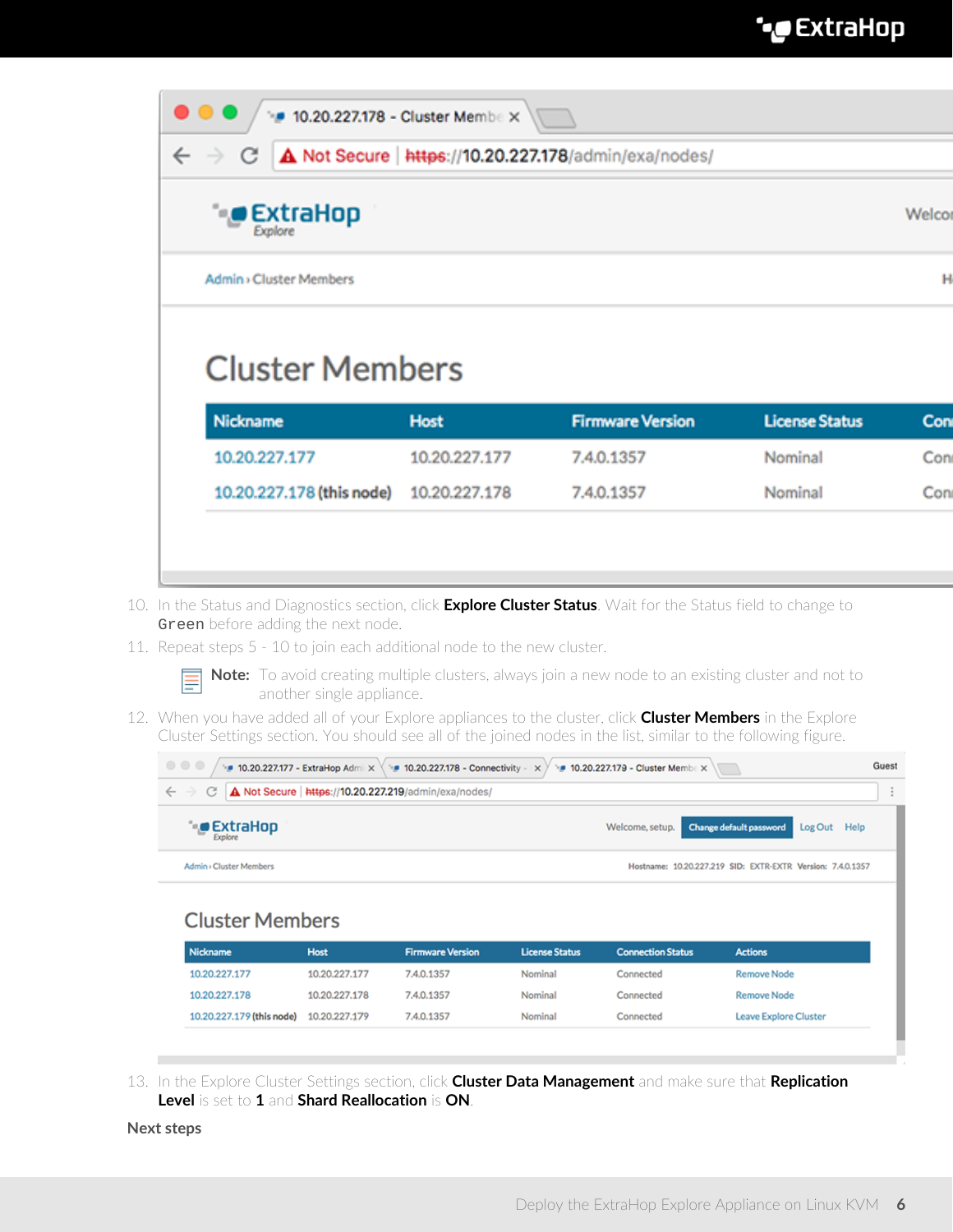# **Connect the Explore appliance to Discover and Command appliances**

After you deploy the Explore appliance, you must establish a connection from all ExtraHop Discover and Command appliances to the Explore appliance before you can query records.



**Important:** If you have an Explore cluster of three or more Explore nodes, connect the Discover appliance to each Explore node so that the Discover appliance can distribute the workload across the entire Explore cluster.



**Note:** If you manage all of your Discover appliances from a Command appliance, you only need to perform this procedure from the Command appliance.

- 1. Log in to the Administration page on the ExtraHop system through https://<extrahop-hostnameor-IP-address>/admin.
- 2. In the ExtraHop Explore Settings section, click **Connect Explore Appliances**.
- 3. Click **Add New**.
- 4. In the Explore node field, type the hostname or IP address of any Explore appliance in the Explore cluster.
- 5. For each additional Explore appliance in the cluster, click **Add New** and enter the individual hostname or IP address in the corresponding Explore node field.

| A Not Secure https://10.20.228.92/admin/reclog/view/<br>C                                                                                                                               |  |                                           |                                    |
|-----------------------------------------------------------------------------------------------------------------------------------------------------------------------------------------|--|-------------------------------------------|------------------------------------|
| <b>ExtraHop</b> Search<br><b>Discover</b>                                                                                                                                               |  | Welcome, setup. Launch Shell Log out Help |                                    |
| Admin > Connect Explore Appliances                                                                                                                                                      |  |                                           | SID: EXTR-EXTR Version: 6.2.0.2481 |
| <b>Connect Explore Appliances</b>                                                                                                                                                       |  |                                           |                                    |
| These settings enable you to connect this appliance to an Explore appliance. You<br>must have the setup user password for the Explore appliance that you want to<br>connect to.         |  |                                           |                                    |
|                                                                                                                                                                                         |  |                                           |                                    |
| If you have an Explore cluster, connect the Discover appliance to each Explore<br>node so that the Discover appliance can distribute the workload across the entire<br>Explore cluster. |  |                                           |                                    |
| Node 1                                                                                                                                                                                  |  |                                           |                                    |
| Hostname or IP address:<br>10.20.227.177                                                                                                                                                |  |                                           |                                    |
|                                                                                                                                                                                         |  |                                           |                                    |
| Node 2                                                                                                                                                                                  |  |                                           |                                    |
| Hostname or IP address:<br>10.20.227.178                                                                                                                                                |  |                                           |                                    |
| Node 3                                                                                                                                                                                  |  |                                           |                                    |
| Hostname or IP address:<br>10.20.227.179                                                                                                                                                |  |                                           |                                    |

#### 6. Click **Save**.

7. Confirm that the fingerprint on this page matches the fingerprint of node 1 of the Explore cluster.